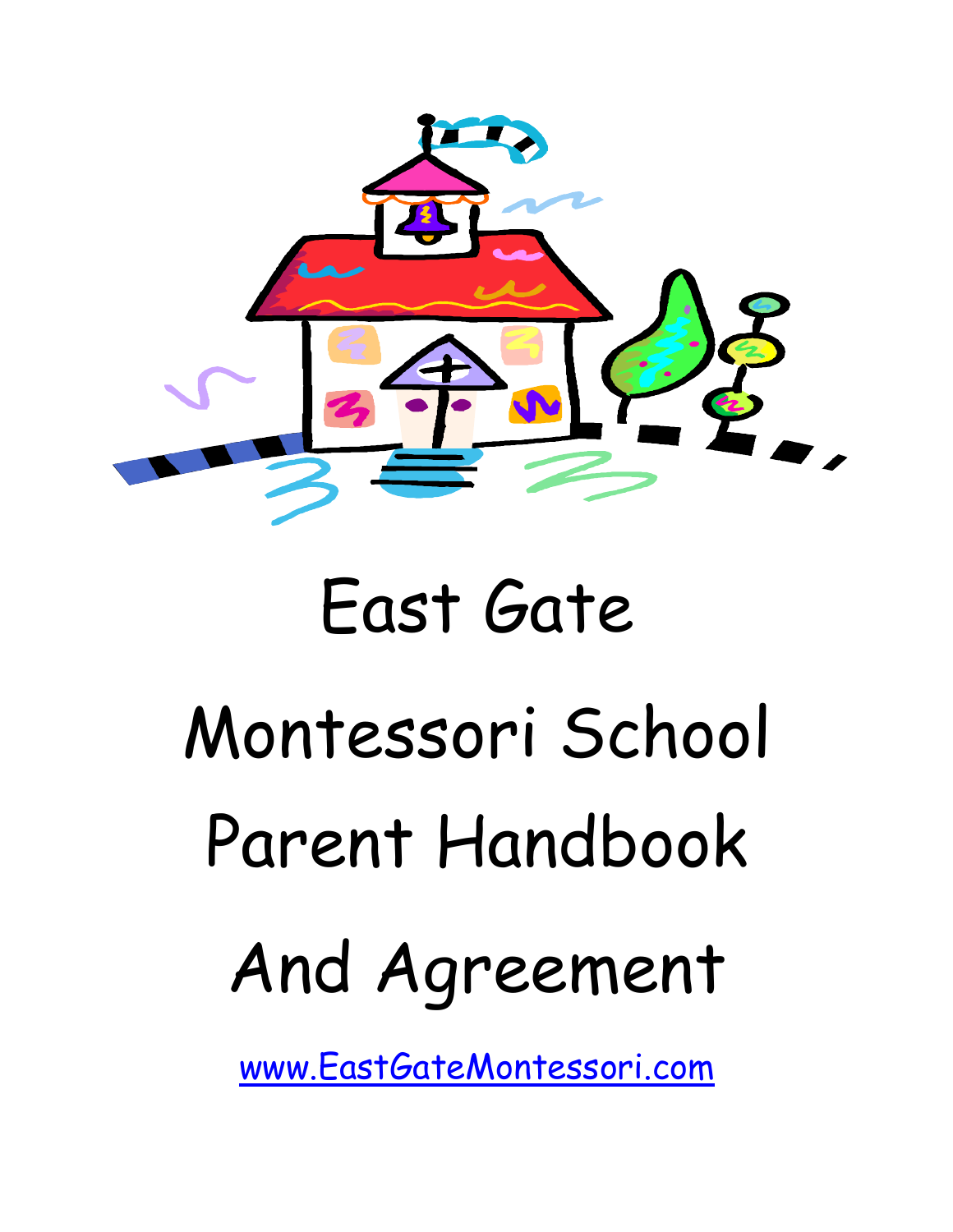| This agreement is made between East Gate Montessori School (EGMS) and ______________________________ |                                                                                         |
|------------------------------------------------------------------------------------------------------|-----------------------------------------------------------------------------------------|
|                                                                                                      |                                                                                         |
| The enrolled child will attend the infant ___ toddler ___ primary __ class on the following days:    |                                                                                         |
|                                                                                                      | Monday ___ Tuesday ___ Wednesday ___ Thursday ___ Friday ___ on the following schedule: |
| Half Day (9:00a - 12:30p) ___ Full Day (8:30a - 12:30p) ___ Extended Day (7:00a - 6:00p) ___         |                                                                                         |
| Programs: Before school care ______ After school care until 3:00 _____ 6:00 ____                     |                                                                                         |

East Gate Montessori is a year round private school with extended hours to accommodate our parents. We are a full member of the American Montessori Society.

Enrollment/Admissions Procedures - Enrollment is open to any child between the ages of 3 months and 6 years and may include kindergarten. EGMS does not discriminate with regard to sex, race, color, creed, political belief or handicap. An open enrollment policy is observed; children are enrolled throughout the year as space becomes available.

EGMS has an open door policy. Custodial parents of enrolled students may come into the building at any time.

Authority in Charge - Any questions concerning your child should be addressed to your child's Montessori teacher. Questions concerning tuition, schedule changes, enrollment materials, etc. should be directed towards the office staff. The EGMS administrator is John Redmond. The person in charge when John Redmond is out of the building is your student's Montessori teacher or Brooke Redmond.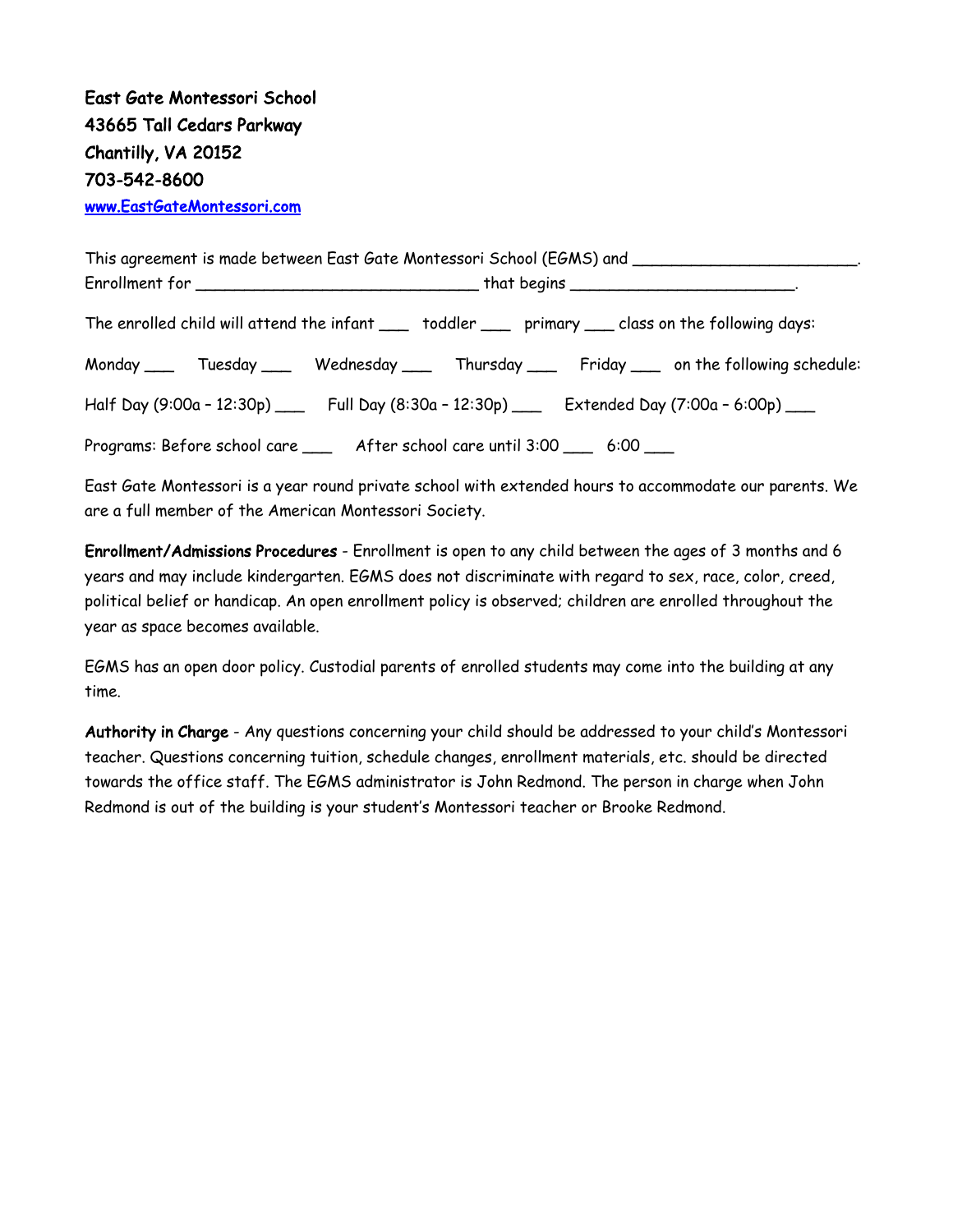# TUITION AND FEES

Enrollment fee - \$250.00 per student or \$400.00 per family is payable to EGMS (does not apply tuition, non-refundable) a re-enrollment fee of \$150.00 per child or \$250.00 per family is charged at reenrollment time each year to hold a space for your child for the following year.

Parents are responsible for tuition, regardless if the child attends school. Tuition is required for at least 10 months per year to maintain active enrollment. A child will lose his/her current space unless tuition payments are continued during an absent period. The parents are required to give EGMS a 30-day (1 month) notice when ending this agreement.

In the event of a Natural Disaster, National Emergency or Pandemic (ex. Terrorist Attack, COVID-19, etc.) all terms of this agreement will remain in effect. No adjustments or provisions will be granted. To end this agreement parents are required to give EGMS a 30-day (1 month notice).

EGMS reserves the right to terminate this agreement at will.

Tuition payment - By signing this agreement, you understand that you are responsible for the tuition of the child, named in this agreement. Monthly payments are due on the first of each month, unless other arrangements are noted below (tuition terms). A late fee of \$35.00 is charged if tuition is paid after the 5th day of the tuition due date. No child will be admitted if tuition is behind thirty (30) days. Should EGMS need to turn an account over for collection; a late fee of \$75.00 per month will be charged along with reasonable attorney fees.

### Tuition terms:

Returned checks - A fee of \$50.00 will be charged for all returned checks.

Security - All doors to our building and classrooms will remain locked, at all times. Parents must enter and exit using the main door. A security system is installed and parents will be given the directions for use.

Attendance – East Gate Montessori School, adhering to the Montessori philosophy, asks that students attend class regularly in order to best develop in the program. If a child is going to be absent, you may want to inform the teacher. If a child is sick, notifying the office makes the school aware of what sicknesses are being carried in the school.

Dress code - Children will be participating in outdoor play on a daily basis (weather permitting). Therefore, dress must be appropriate for such activities. Clothing and coats which contain strings, sandals and jewelry are hazardous on the playground. Please make sure all clothing is comfortable and weather appropriate.

Transportation - The school does not provide transportation. Car pools may be arranged between parents, but written consent must be given to the school for the child to be picked up by anyone other than a parent.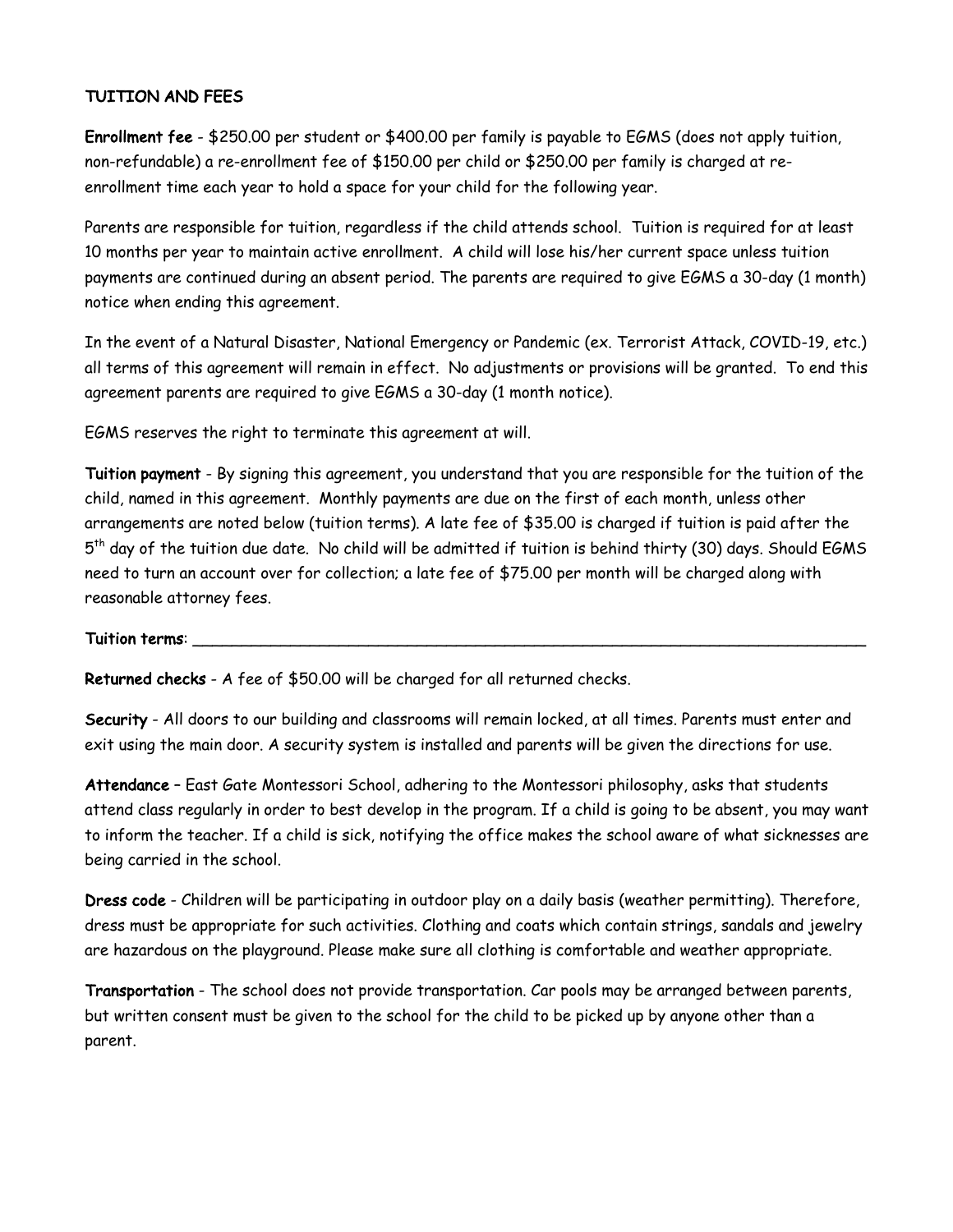Communication - Parents are required to meet with their child's teacher, at least once per year. Parents may request a meeting with their child's Montessori teacher at anytime. Should a parent need to talk with a teacher, a message needs to be left with the office and the teacher will response, usually by the end of the day, but always within 24 hours. At no time may parents disturb the teachers when they are working with students. Progress reports are provided during January and June.

Late pick-up - Students enrolled in the half day and full day programs are required to be picked up by 12:30 and 3:00 p.m. Students enrolled in the extended day program must be picked up by 6:00pm. The school will charge students that are not picked up by the agreed upon time at the rate of \$3.00 per minute.

Child abuse - East Gate Montessori School is required by the state law to report any suspected incidents of child abuse. The information is kept confidential.

Discipline – EGMS wants every student to have a positive learning experience. To do this the following discipline procedures, if needed, are followed:

## EGMS will:

- Use limits that are fair consistent, appropriate, and understandable for the child's level
- Provide the child with reasons for limitations
- Give positively worded directions
- Model and direct the child to an acceptable behavior
- Help the child express his/her feelings and frustrations to resolve conflict
- Arrange equipment, materials, activities, and schedules which promote desirable behavior
- Provide an open and frequent communication with the parents concerning the child's behavior

### EGMS will not:

- Use psychological punishment or disciplinary action administered to the body
- No abusive language
- Withhold or substitute food
- Punish a child for toilet accidents
- Confine a child to a space

Inclement weather - East Gate Montessori School is open Monday through Friday from 7:00 a.m. to 6:30 p.m. The school calendar of Loudoun County Public Schools is generally followed, with a few exceptions. In case of inclement weather, the school also follows the Fairfax County School Schedule.

| If Loudoun County is | Then EGMS is        |
|----------------------|---------------------|
| Closed               | Closed              |
| Open w/ 1 hour delay | opens at 8:00 a.m.  |
| Open w/ 2 hour delay | opens at 9:00 a.m.  |
| Closes 2 hours early | Closes at 3:00 p.m. |

\*\*please watch the local news or listen to the radio stations for information on Loudoun County.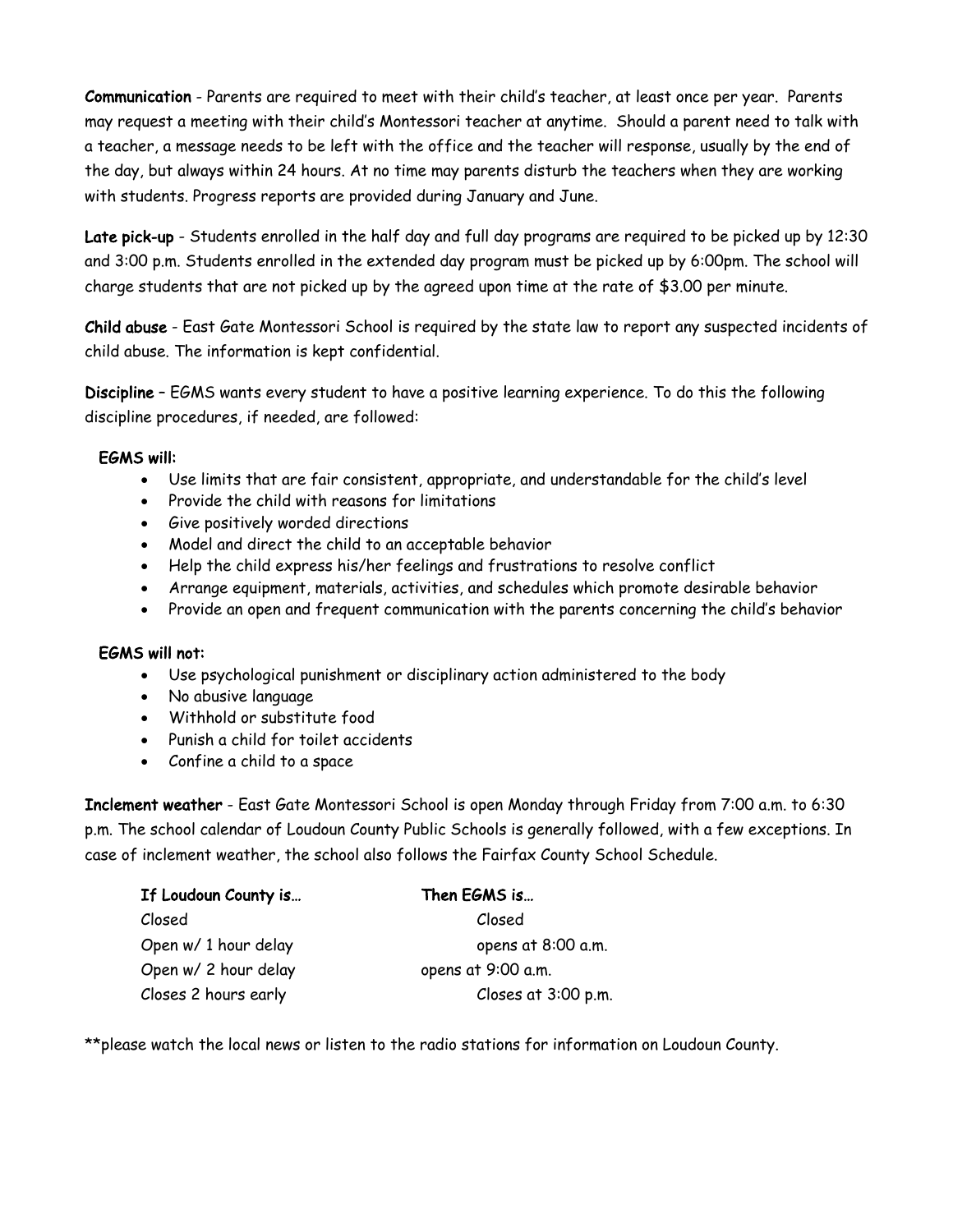Sick policy - In order to minimize the spread of contagious diseases, children should not attend school if:

- 1. The child has a deep cough or heavy congestion
- 2. The child has a fever (100 degrees or higher and 24 hours after)
- 3. The child is vomiting or has diarrhea
- 4. The child has pink eye (conjunctivitis) and for 24 hours after receiving medication

EGMS agrees to notify the parents/guardian whenever the child becomes ill and the parent agrees to pick up the child within one hour.

Parents must inform EGMS within 24 hours or the next business day after the child or any member of his or her immediate household has developed any reportable communicable disease, as defined by the state Board of Health, except for life threatening diseases which must be reported immediately.

Medication - Oral medication may be given to the students by the staff of East Gate Montessori School only if a medication form has been filled out and the medicine is in its original container with the prescription label affixed. The label must provide the following information: Child's name, date, and dosage information. EGMS will not administer eye drops and/or ear drops. Sun location/ cream, diaper ointment/cream, and insect repellent can be applied by staff, however, a medication authorization must be completed prior to use. Any medicine used over 10 days, requires a doctor's signature.

Medical expenses - it is agreed and understood that EGMS takes precaution in ensuring the safety of students and their families. However, accidents in the school and on the school grounds may occur. The parents herby agree to be responsible for all medical, dental, and/or ambulance expenses from any accidents or incidents that may occur. The parents herby give permission for the school to seek medical treatment when the parents are unable to be contacted.

Emergencies - An emergency plan will be given to parents. It is required for each parent to review the emergency plan and update the student's emergency information. In case of an emergency, the persons on the emergency contact form will be reached by phone. An attempt to notify parents will be made first.

Signatures – Please sign and return signature page for acknowledgement of receipt of the Parent Handbook Agreement.